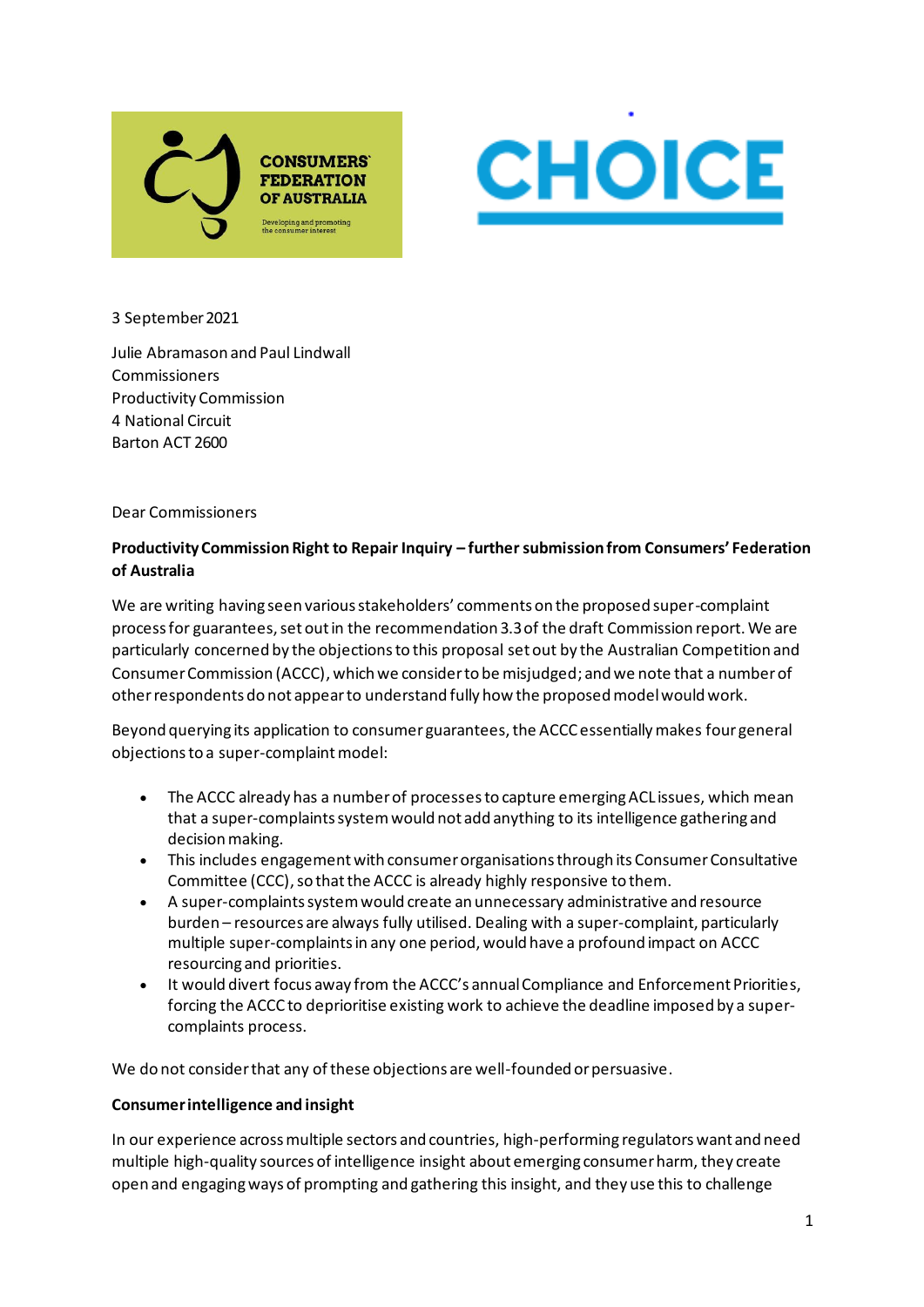themselves about their priorities and analysis. We are strong supporters of the ACCC and the work that it does, but its response to the super-complaint proposal comes across as complacent and lacking in the agility and drive that we would normally associate with the ACCC.

This model has in the UK proved to be a mechanism for high-quality insight which has led to very substantial benefits for consumers, and we are strongly of the view that this would add real value to the ACCC's work. The Citizens Advice 2018 super-complaint on the 'loyalty penalty' in five sectors resulted in the CMA finding £4 billion of consumer harm and concluding that '*Not enough has been done in the past by the CMA and regulators; there needs to be a step-change to tackle these problems more effectivel*y.' This then led to several programs of work, which have continued into 2021. The 2016 super-complaint by Which? on scams led to a significant change of approach by the regulator, as did its 2015 super-complaint on compensation for train delays. In each case, the supercomplaint prompted the agency to consider a new issue or think differently about an existing issue, and to reflect about its own role, recognising that no organisation has perfect intelligence about a market or flawless prioritisation processes.

Consumer organisations are better placed than the ACCC to judge whether its current consumer insight and engagement is working as well as possible and whether consumer organisations feel sufficiently able to shape the ACCC's priorities on an ongoing basis. A number of our individual members participate in the CCC and find this worthwhile, but they also consider that this is not enough. CFA members CHOICE and Consumer Action have already made submissions to this inquiry calling for the introduction of a super-complaint mechanismcovering all Australian Consumer Law matters, not just guarantees, and this view is shared by CFA more broadly. Consumer groups have also argued for broad super complaints powers, extending across multiple regulators including ASIC, the TGA, the ACMA and others.

Evidence gained through individual consumer contacts represents useful but not sufficient intelligence, and is in no way a substitute forsuper-complaints which involve more research and analysis that any one individual consumer could be reasonably expected to do. Making a supercomplaint is an opportunity to identify a new issue or area of emerging consumer harm, frame a known issue in a new way, take a cross sector/thematic perspective, introduce new evidence, and/or make the case for why something should be prioritised – it is a lot more than merely presenting new information about individual consumer cases.

## **A transparent and engaging approach**

The ACCC submission mentions that it relied on 118,000 contacts from individual consumers which it received last year, and that it has a team which analyses this data. Regrettably, however, the ACCC does not share this data or its analysis, unlike other bodies such as NSW Fair Trading and various redress schemes, and so both businesses and consumer advocates are completely unsighted on how the ACCC analyses and applies the information gathered from contacts. This also means that stakeholders are less able to engage meaningfully in the ACCC's prioritisation process, because they are unable to see the evidence base that the ACCC is using to develop its proposed priorities for consultation, and in particular what it chooses not to prioritise.

In contrast, the super-complaints model is a highly transparent approach, in which a consumer organisation submits its evidence and analysis in public, which can then be assessed and debated by not only the agency receiving it but also businesses, consumer advocates and other stakeholders. This transparency both prompts high quality work by consumer organisations, who need to substantiate their concerns about a market, and supports greater regulatory accountability.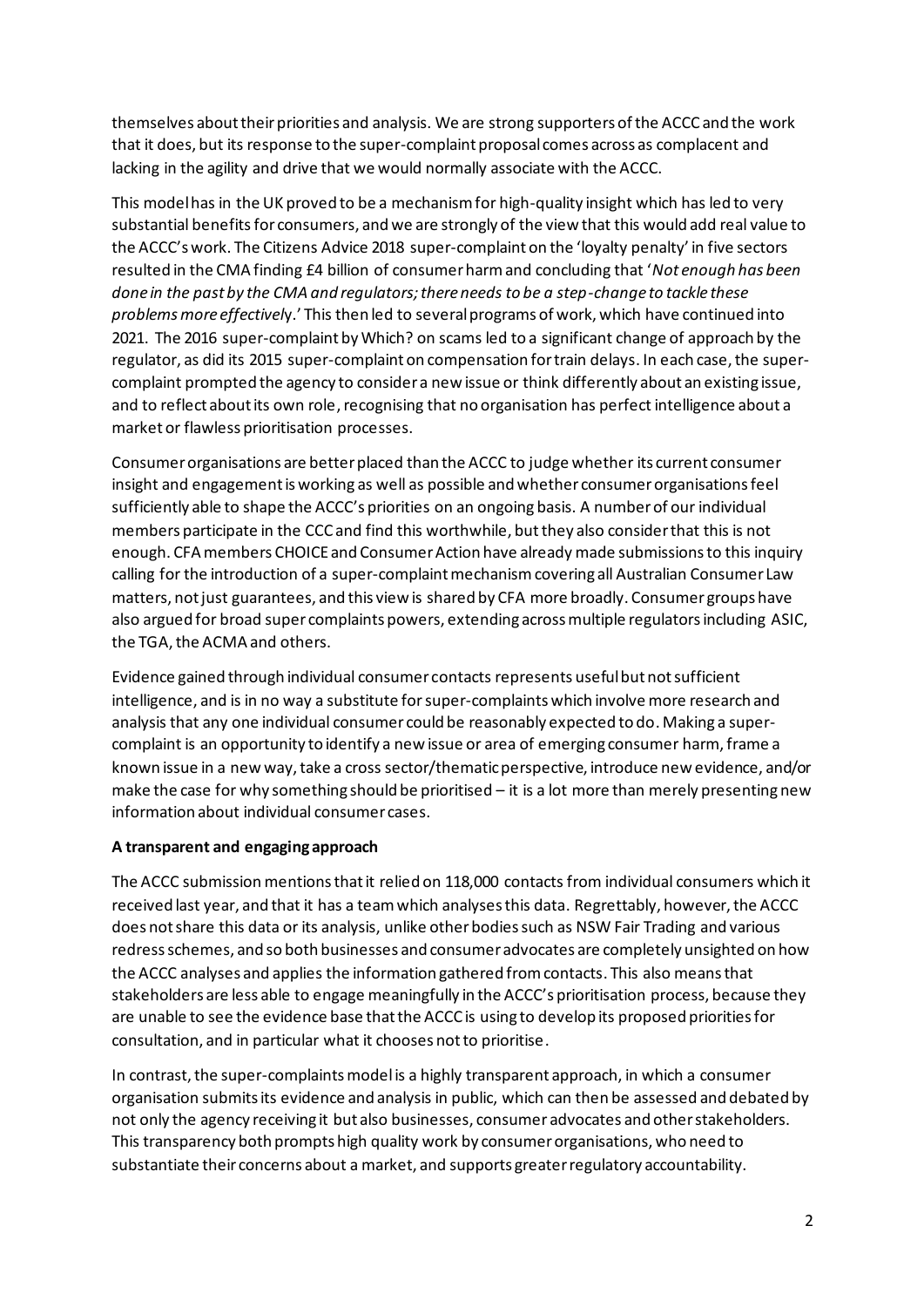### **Impact on ACCC priorities and resources**

The ACCC's suggestion that once it has selected its priorities there is no flex in the system to take account of changing circumstances and emerging consumer harm suggests a surprising lack of organisational agility and also does not appear to accord with what actually happens in practice. For example its 2020 priorities, published in late February 2020, unsurprisingly did not mention COVIDrelated issues, which quickly became a major area of work throughout the year. More generally in areas such as mergers, the ACCC has to allocate resources for the year ahead without knowing which specific mergers it will be working on.

Recipients of super-complaints are able to determine the seriousness of the issue and prioritise appropriately. So beyond the initial assessment period (90 daysin the UK model), it is the regulator's assessment of the issue raised that will determine how much resource is invested and when. Establishing a full market study is just one option available to it, and it may conclude that the issue does not merit that degree of investment.

Even if it decides that this is a serious matter worthy of further work, it need not all happen immediately, as evidenced by the 2018 loyalty penalty super-complaint where some of the work was undertaken by the CMA earlier this year. The ACCC could decide the timing of any substantive work, taking into account existing priorities and workload – but the key point is that this would be done transparently, taking account of its initial assessment of the issues identified in the super-complaint.

The ACCC's fear that it might face a deluge of multiple super-complaints is not supported by the actual operation of this mechanismin the UK, where there has on average been one supercomplaint each year over the past two decades, with the highest number in a single year being three (in 2011).

## **Frivolous or vexatious super-complaints**

We understand that some respondents to the review have expressed concern about the prospect of frivolous or vexatious super-complaints.

The super-complaint model is that organisations representing consumers are able to apply for supercomplainant status. The approving body can set out criteria for approval, which means it can effectively limit the power to recognised consumer advocacy bodies that are highly unlikely to make frivolous or vexatious super-complaints. There have been about 20 super-complaints in the UK, and although some have probably been seen as more impactfulthan others, none of them have been considered to be frivolous or vexatious.

The fact that there has on average been just one super-complaint a year in the UK indicates the extent to which consumer bodies give themserious consideration and provide substantial evidence and analysis as part of the process.

In any event, if there were somehow a frivolous super-complaint, the relevant regulator such as the ACCC could quickly reject it without doing much work. The probable reputational damage to the consumer organisation makes this scenario very unlikely though.

## **Engagement between consumer advocates and the ACCC**

Experience of the super-complaint mechanism in the UK suggests that the ACCC's arrangements for engagement with consumer advocates would make a super-complaint mechanism more workable, rather than duplicating it. Super-complaints work best where there is constructive dialogue between